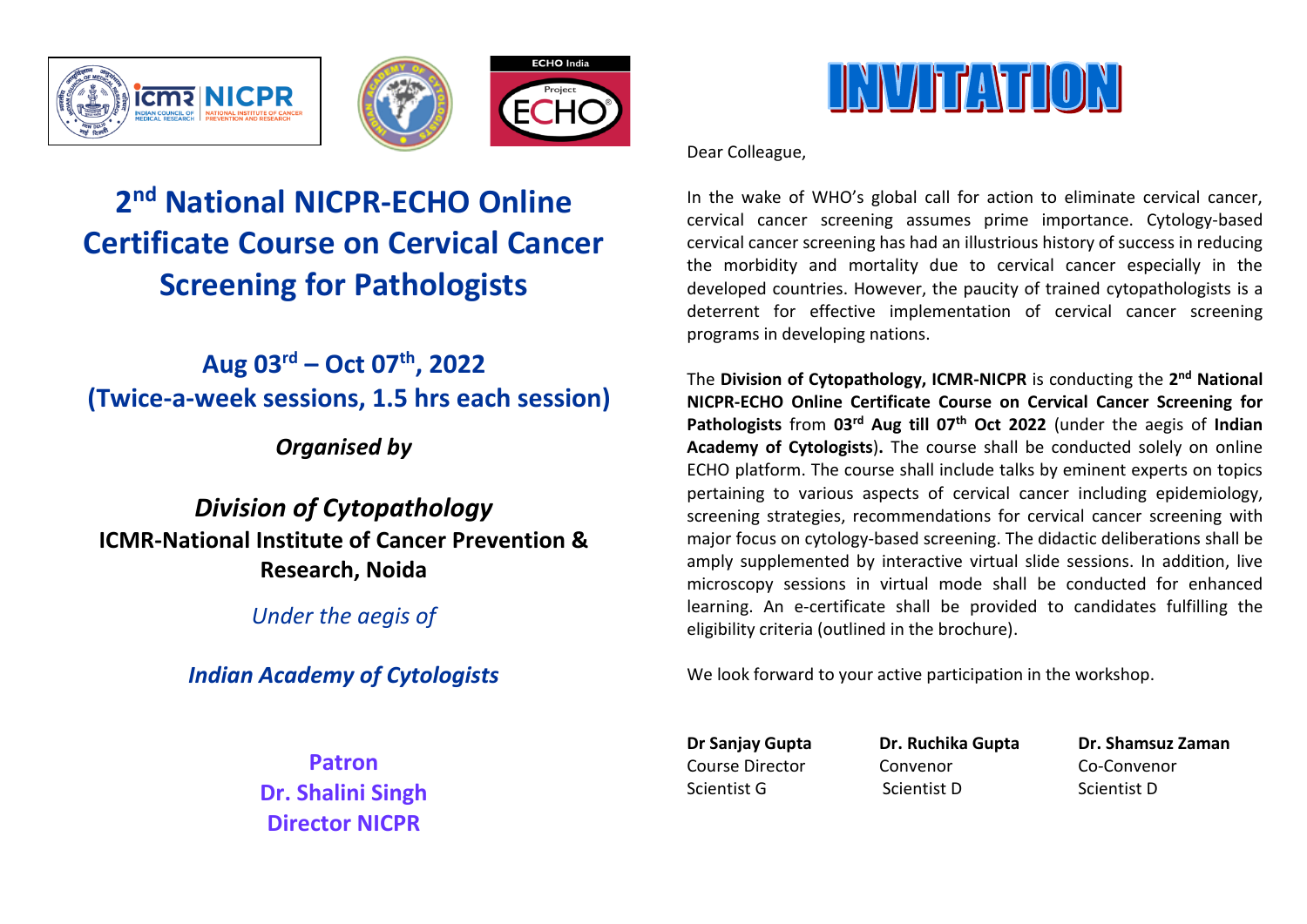# SCIENTIFIC PROGRAM

| <b>Date/ Week</b> | <b>Topic</b>                                       | <b>Learning Objectives</b>                            | <b>Speaker</b>               |
|-------------------|----------------------------------------------------|-------------------------------------------------------|------------------------------|
| 3rd Aug 2022      | Introduction to the virtual course: learning       |                                                       | Dr. Sanjay Gupta, ICMR-NICPR |
| Wednesday         | objectives                                         |                                                       |                              |
| 3rd Aug 2022      | Epidemiology of cervical cancer, magnitude of      | Magnitude of cervical cancer                          | Dr. Shalini Singh, Director, |
| Wednesday         | the problem, screening strategies &                | Available cervical cancer screening strategies and    | <b>ICMR-NICPR</b>            |
|                   | recommendations                                    | their comparative efficacy                            |                              |
|                   |                                                    | Cervical cancer screening recommendations &           |                              |
|                   |                                                    | guidelines of various professional bodies             |                              |
| 5th Aug 2022      | Collection of cervical smear, Uniform approach to  | Evolution of the Bethesda System of reporting         | Dr. Neelam Sood, DDU         |
| <b>Friday</b>     | reporting cervical cytology (Bethesda 2014),       | cervico-vaginal cytology - merits over other          | Hospital, Delhi              |
|                   | Normal cervical smear                              | reporting systems                                     |                              |
|                   |                                                    | Cytomorphological features of normal cervical         |                              |
|                   |                                                    | smear (NILM category)                                 |                              |
|                   |                                                    | Case presentation by participants                     |                              |
| 10th Aug 2022     | Benign cellular changes and specific infections in | Inflammatory changes and Infective organisms on       | Dr. Manju Kaushal, Ex-Prof., |
| Wednesday         | cervical smear                                     | cervical smear                                        | ABVIMS & Dr RML Hospital,    |
|                   |                                                    | Case presentation by participants                     | Delhi                        |
| 12th Aug 2022     | Virtual interactive slide session on normal        | Live microscopy of virtual slides with interaction on | Dr. Sanjay Gupta             |
| <b>Friday</b>     | cervical smear & infections & Case-based           | cases                                                 | Dr. Ruchika Gupta            |
|                   | discussions                                        | Case presentation by participants                     | Dr Shamsuz Zaman             |
| 17th Aug 2022     | Etiopathogenesis of precancerous and cancerous     | Role of HPV in cervical carcinogenesis                | Prof. Radhika Srinivasan,    |
| Wednesday         | lesions of uterine cervix                          | Precancerous lesions and their progression to         | PGIMER, Chandigarh           |
|                   |                                                    | invasive cancer                                       |                              |
|                   |                                                    | Molecular basis of cervical carcinogenesis            |                              |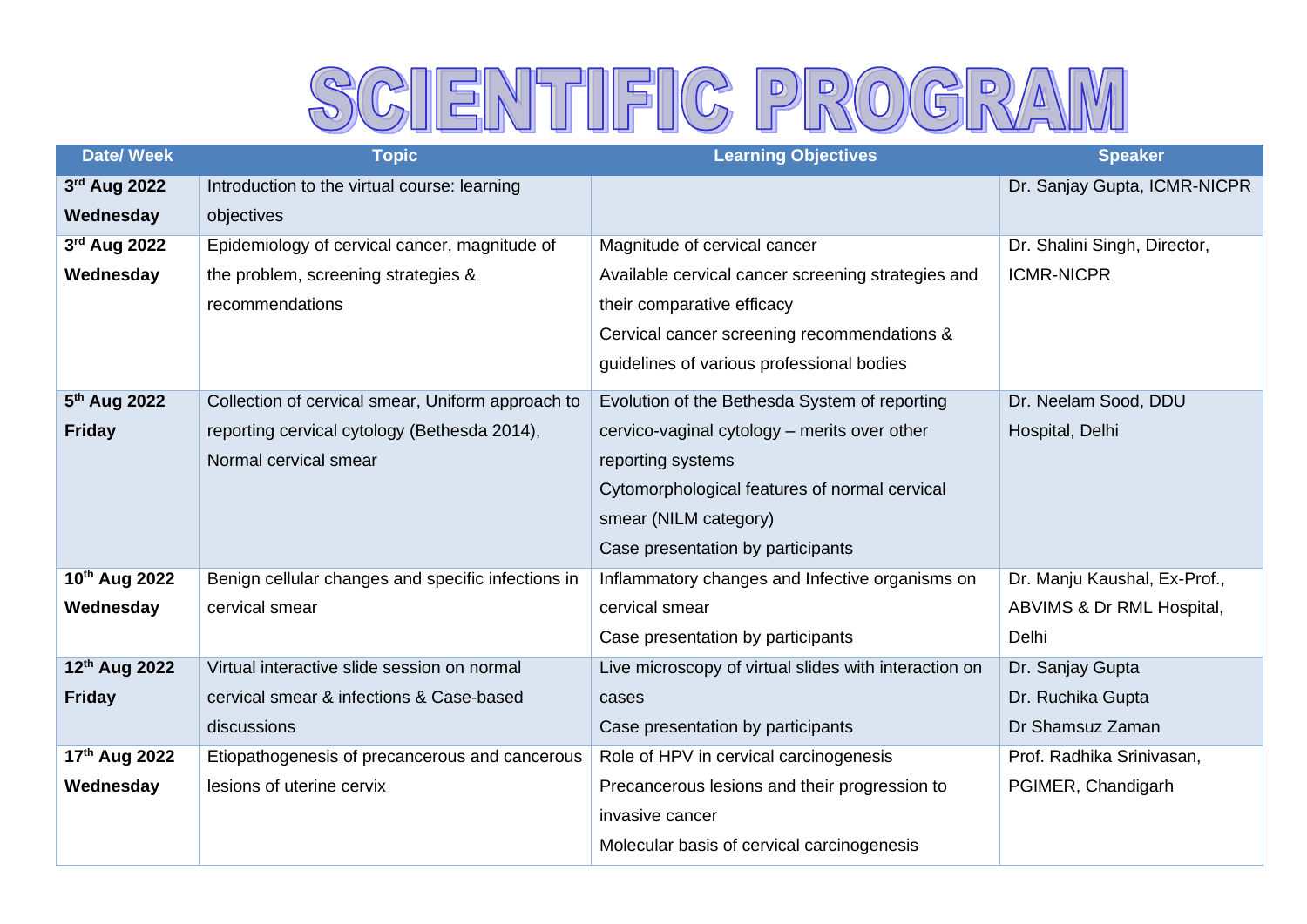| 24th Aug 2022             | Cytology 'ASC' and 'Low grade squamous           | ASC-US - the continuing controversy,                | Dr. Sanjay Gupta, ICMR-NICPR  |
|---------------------------|--------------------------------------------------|-----------------------------------------------------|-------------------------------|
| Wednesday                 | intraepithelial lesions': patterns & pitfalls    | Cytomorphological patterns of ASC-US and            |                               |
|                           |                                                  | reasons for overcall                                |                               |
|                           |                                                  | Introduction to cytomorphological features of low-  |                               |
|                           |                                                  | grade squamous lesions                              |                               |
|                           |                                                  | Various pitfalls and pointers to avoid misdiagnosis |                               |
|                           |                                                  | Management recommendations for ASC-US and           |                               |
|                           |                                                  | low-grade lesions                                   |                               |
|                           |                                                  | Case presentation by participants                   |                               |
| 26th Aug 2022             | Virtual interactive slide session on ASC-US and  | Live microscopy of virtual slides & case discussion | Dr. Sanjay Gupta              |
| <b>Friday</b>             | LSIL - case presentations with diagnostic        | Case presentation by participants                   | Dr. Ruchika Gupta             |
|                           | dilemmas                                         |                                                     | Dr Shamsuz Zaman              |
| 31 <sup>st</sup> Aug 2022 | Cytology of 'High grade squamous lesions of the  | Cytomorphological features of high-grade            | Dr. Sanjay Gupta              |
| Wednesday                 | cervix' (ASC-H, HSIL and SCC): patterns and      | squamous lesions of the cervix                      |                               |
|                           | pitfalls                                         | False positives and false negatives of high grade   |                               |
|                           |                                                  | lesions and pointers to avoid misinterpretation     |                               |
|                           |                                                  | Management recommendations in brief                 |                               |
|                           |                                                  | Case presentation by participants                   |                               |
| 2 <sup>nd</sup> Sep 2022  | Virtual interactive slide session on high-grade  | Live microscopy of virtual slides & case discussion | Dr. Sanjay Gupta              |
| <b>Friday</b>             | lesions of the cervix & Case discussions of      | Case presentation by participants                   | Dr. Ruchika Gupta             |
|                           | interesting cases                                |                                                     | Dr Shamsuz Zaman              |
| 7th Sep 2022              | Glandular lesions of the cervix: cytomorphologic | Cytomorphological appearances of glandular          | Dr. Suprita Nayak, GMC Nagpur |
| Wednesday                 | spectrum                                         | lesions of the cervix                               |                               |
|                           |                                                  | Mimics and approach to an accurate diagnosis        |                               |
|                           |                                                  | Management recommendations                          |                               |
|                           |                                                  | Case presentation by participants                   |                               |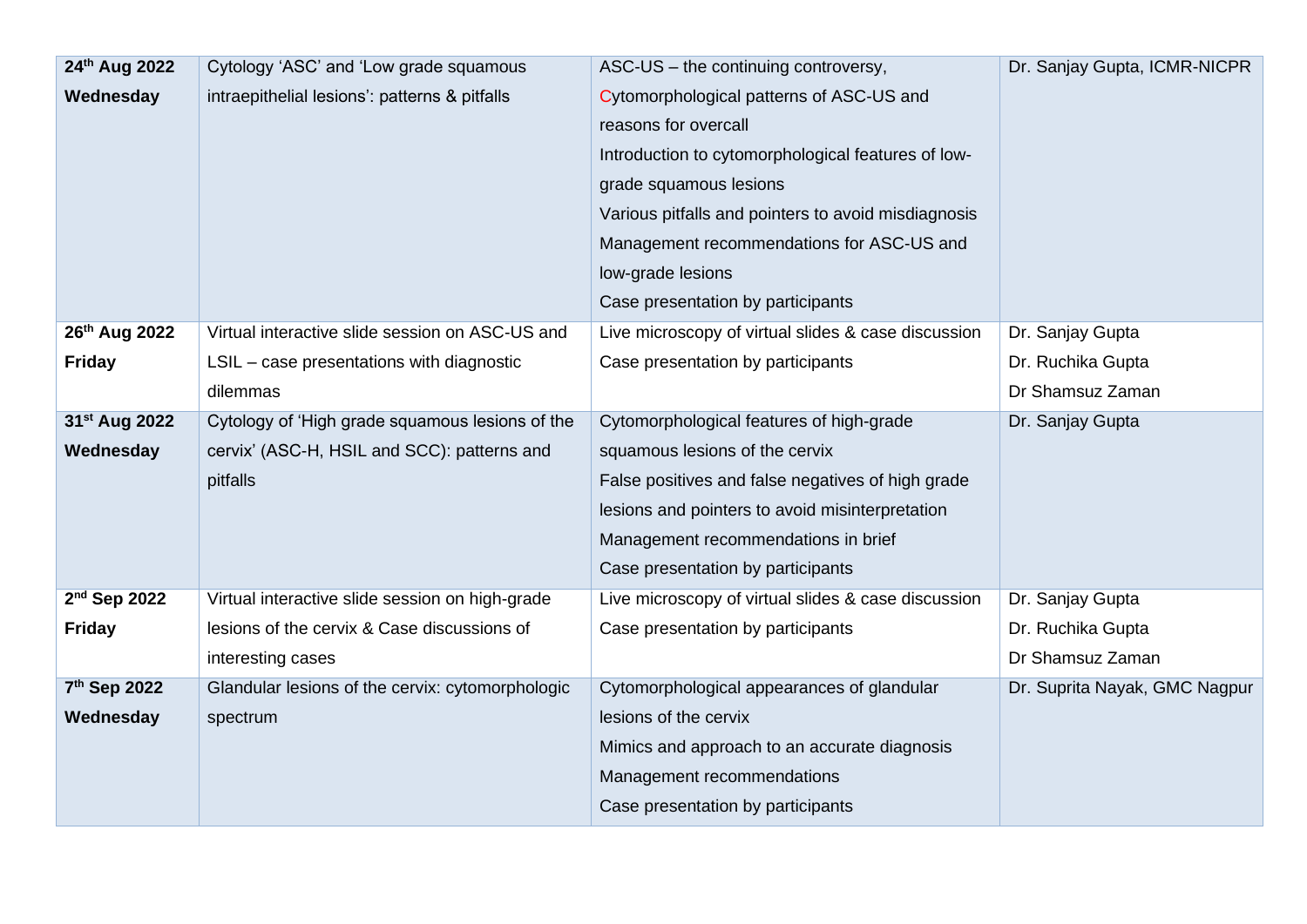| 9 <sup>th</sup> Sep 2022  | Virtual interactive slide session on glandular       | Live interactive microscopy & case discussion to      | Dr. Suprita Nayak/ Dr. Sanjay  |
|---------------------------|------------------------------------------------------|-------------------------------------------------------|--------------------------------|
| <b>Friday</b>             | lesions of cervix & Case-based discussion            | avoid misinterpretation                               | Gupta                          |
|                           |                                                      | Case presentation by participants                     |                                |
| 14th Sep 2022             | Liquid based cytology in cervical pathology -        | Conventional vs LBC - merits & demerits               | Prof. Nalini Gupta, PGIMER,    |
| Wednesday                 | specific infections and epithelial abnormalities     | Cytomorphological features of specific infections     | Chandigarh                     |
|                           |                                                      | and cervical epithelial lesions on LBC                |                                |
|                           |                                                      | Case presentations by participants                    |                                |
| 16th Sep 2022             | Grossing techniques relevant to cervical             | Familiarization with grossing techniques of cervical  | Dr. Sonal Sharma, UCMS &       |
| <b>Friday</b>             | pathology                                            | specimens- punch biopsies, LEEP and cone biopsy       | GTB Hospital, Delhi            |
|                           | Histopathologic panorama of cervical                 | Histomorphology of CIN, Glandular preneoplastic       |                                |
|                           | precancerous lesions and carcinoma                   | lesions, and cervical cancer (squamous and            |                                |
|                           |                                                      | adenocarcinoma)                                       |                                |
|                           |                                                      | Histopathology of Rare types of cervical cancer       |                                |
|                           |                                                      | Case presentations by participants                    |                                |
| 21 <sup>st</sup> Sep 2022 | Cyto-histological correlation in cervical pathology: | Importance of cyto-histo correlation in cervical      | Dr. Ruchika Gupta, ICMR-       |
| Wednesday                 | the ASC guidelines                                   | pathology for quality assurance                       | <b>NICPR</b>                   |
|                           |                                                      | The American Society of Cytopathology guidelines      |                                |
|                           |                                                      | on cervical cyto-histo correlation                    |                                |
|                           |                                                      | Case presentation by participants                     |                                |
| 23rd Sep 2022             | Alternative strategies for cervical cancer           | VIA and VILI - methodology, interpretation, merits    | Dr. Kavitha Dhanasekaran,      |
| <b>Friday</b>             | screening - Visual methods                           | & demerits, and performance characteristics           | <b>ICMR-NICPR</b>              |
|                           |                                                      | Colposcopic appearances of normal cervix,             |                                |
|                           | Overview of colposcopic evaluation                   | inflammatory changes, and epithelial lesions          | Dr. Kavitha Dhanasekaran & Dr. |
|                           | Case-based discussions on colposcopic-               | Cyto- Colpo-Histologic correlation in screen-positive | Sanjay Gupta                   |
|                           | histologic correlation of screen-positive cases      | cases & diagnostic pitfalls                           |                                |
|                           |                                                      |                                                       |                                |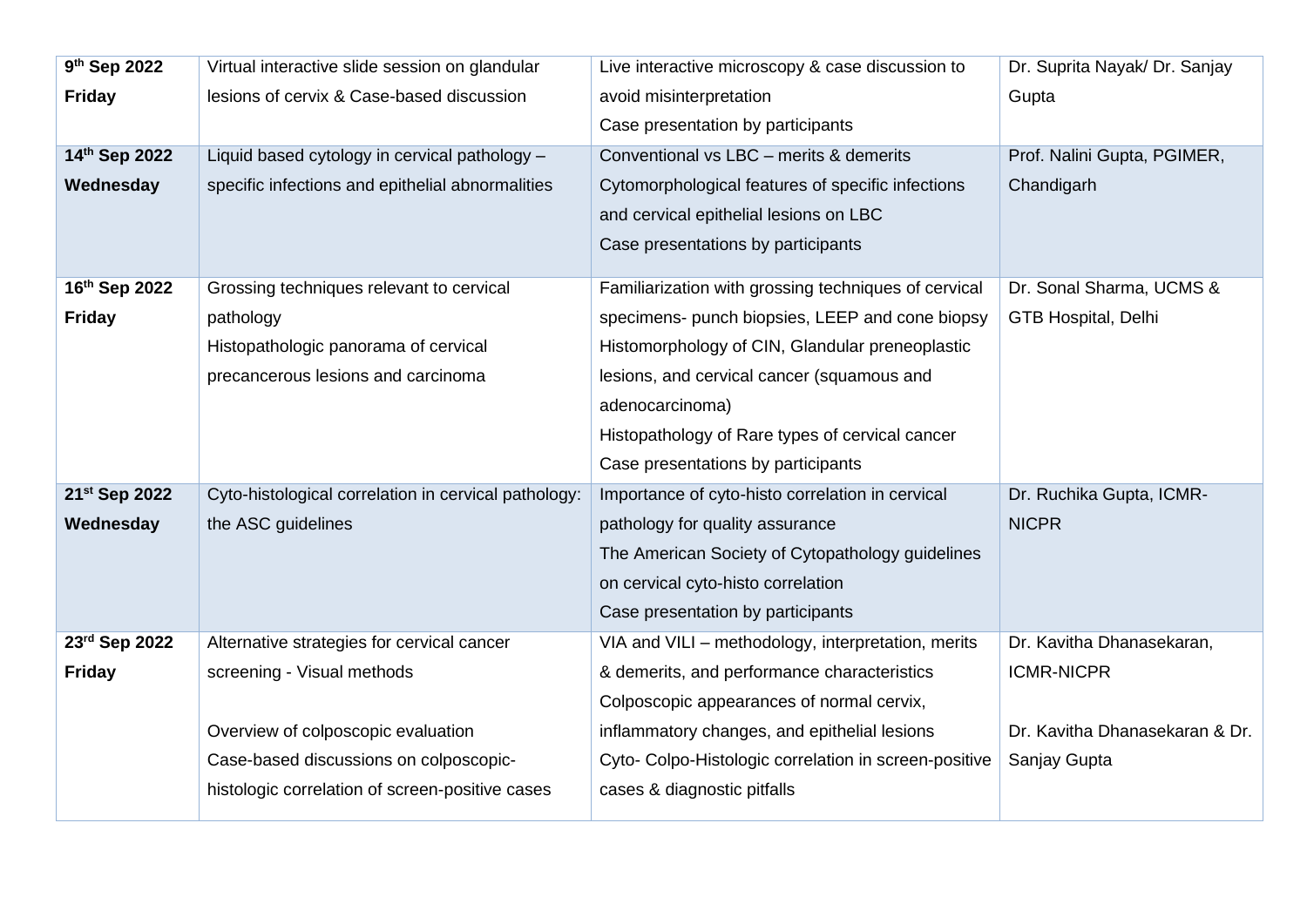| 28th Sep 2022 | HPV & other biomarkers in cervical cancer    | HPV testing – comparison of available methods        | Dr. Ruchika Gupta           |
|---------------|----------------------------------------------|------------------------------------------------------|-----------------------------|
| Wednesday     | prevention                                   | HPV-based cervical cancer screening                  |                             |
|               |                                              | Other biomarkers in cervical cancer screening        |                             |
|               |                                              | Role of self-sampling for HPV testing                |                             |
|               |                                              | Case presentations by participants                   |                             |
| 30th Sep 2022 | HPV vaccination – current scenario           | Rationale of vaccination and currently available     | Dr. Pakhee Aggarwal, Fortis |
| <b>Friday</b> |                                              | HPV vaccines                                         | Hospital, Delhi             |
|               |                                              | International and national status of HPV vaccination |                             |
|               |                                              | Case scenarios in HPV vaccination                    |                             |
|               |                                              |                                                      |                             |
| 7th Oct 2022  | Concluding session – participants' feedback, | Feedback and inputs from participants on course      | Dr. Sanjay Gupta            |
| <b>Friday</b> | troubleshooting                              | contents and suggestions to improve it.              | Dr. Ruchika Gupta           |
|               |                                              | Addressing any queries of delegates                  | Dr Shamsuz Zaman            |
|               |                                              |                                                      |                             |
|               |                                              |                                                      |                             |